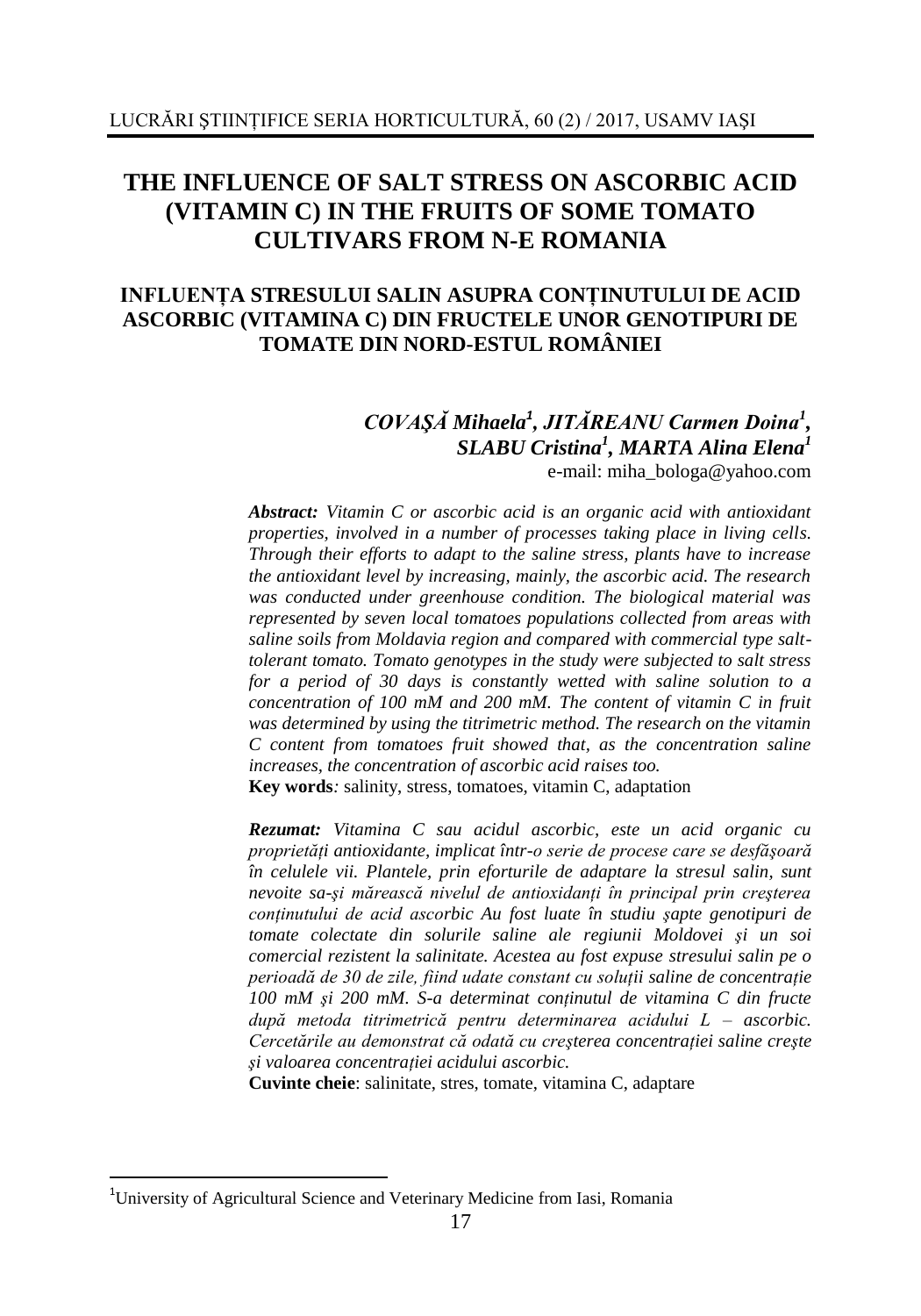#### **INTRODUCTION**

Exposure of plants to abiotic stresses such as high salinity, drought, extreme light and temperature leads to major loss in crop productivity worldwide. Among the various abiotic stress factors, salinity is the biggest threat to plant agriculture. Salt stress affects almost every aspect of the physiology and biochemistry of plants and significantly reduces yield. Therefore, a concerted effort to understand the effects of salinity on plants is essential to combat the world's salinity problem (Murshed *et al*., 2014).

According to the FAO guideline tomato is moderately tolerant to salinity (Munns and Tester, 2008). It has been shown that irrigation with saline water may improve the taste of both round and cherry tomatoes by increasing their sugar and organic acid content. A controlled level of stress, imposed via irrigation with saline water, is also used to improve quality and flavour of processed tomatoes. Tomato fruits are a valuable source of several nutrients such as vitamin C (Pascale *et al*., 2001).

Vitamin C serves as a cofactor in the synthesis of collagen needed to support cardiovascular function, maintenance of cartilage, bones, and teeth, as well as being required in wound healing. The National Academy of Sciences has recommended 90 mg/day of the vitamin for adult males and 75 mg/day for adult females. Although vitamin C can be obtained from the consumption of fresh meat, it is destroyed by heating and is more typically obtained from plant sources. Ascorbic acid is present in high amounts generally in fruits and leafy vegetables whereas grains typically have much lower levels of the vitamin, particularly in dried grain. Moreover, the diet of a significant portion of the global population consists largely of plant-based foods (Gallie, 2013).

Although post-harvest reductions in ascorbic acid can occur, particularly in leafy vegetables, increasing vitamin C content would help to preserve the nutritional quality of stored foods. As a result, much research has focused on developing strategies to increase vitamin C content in plant foods to improve their nutritional value including strategies to increase the biosynthetic capacity of plants and to increase the recycling of ascorbic acid once it has been used in a reaction (Hancock and Viola, 2005).

### **MATERIAL AND METHOD**

The research was conducted under greenhouse condition from USAMV Iaşi in the year 2016.

The biological material was represented by six local tomatoes populations collected from areas with saline soils from Moldavia region and compared with commercial type salt-tolerant tomato (*Ursula F1*) from Israel.

The bifactorial experience was conducted in a pots experiment in randomized blocks with three repetitions. Six tomato genotypes(*Moşna2*, Ş*cheia*, *Copalău3, Copalău4,*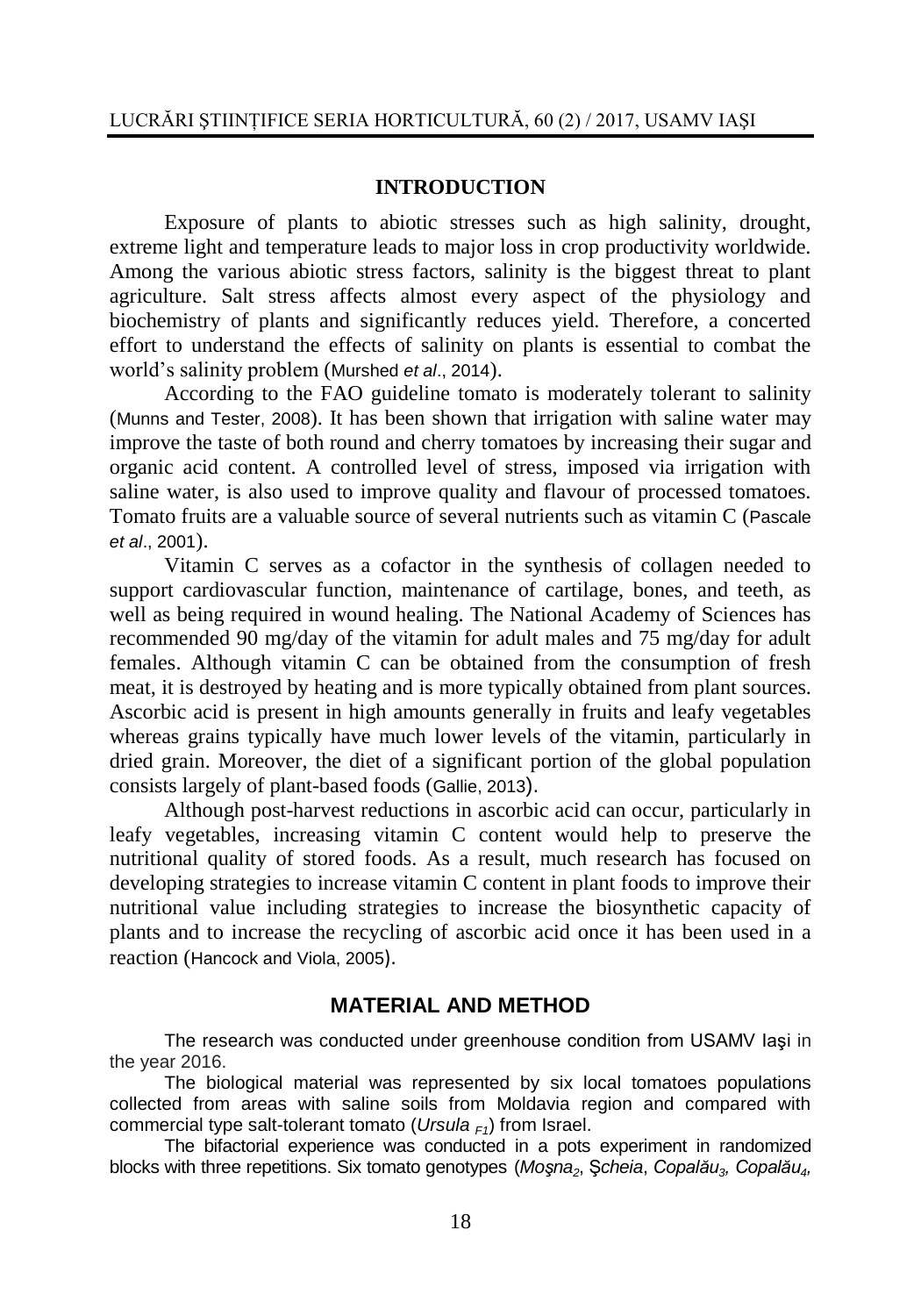### LUCRĂRI ŞTIINŢIFICE SERIA HORTICULTURĂ, 60 (2) / 2017, USAMV IAŞI

*Copălău5, Moşna3*) studied were subjected to salt stress for a period of 30 days is constantly wetted with saline solution to a concentration of 100 mM and 200 mM.

The extraction of ascorbic acid from the sample, using oxalic acid solution, or solution of metaphosphoric acid and acetic acid and the titration with 2.6 dichlorophenolindophenol, until obtaining a light pink color.

For interpretation of the results was used Anova Two Factor.

### **RESULTS AND DISCUSSIONS**

*Vitamin C or ascorbic acid* is an organic acid with antioxidant properties, involved in a number of processes taking place in living cells.

Through their efforts to adapt to the saline stress, plants have to increase the antioxidant level (Ehret *et al.,* 2013) by increasing, mainly, the ascorbic acid, this fact being also showed by our determinations.

The researches conducted in this study on the vitamin C content from tomatoes fruit showed that, as the concentration saline increases, the concentration of ascorbic acid raises too. For the control variant, the maximum value was registered in the genotype *Şcheia* - 10.68 mg and the minimum value in the genotype *Copălău<sup>3</sup>* - 4.50 mg. For the variant treated with saline solution of 100 mM compared to control variant, all genotypes had higher values, the maximum of 15.56 mg being determined in *Ursula*  $F_1$  variety's fruit and the minimum value of 9.15 mg was registered in the genotype  $\textit{Copălia}_3$  (fig. 1).

For the variant subjected to a 200 mM saline stress concentration compared to the control variant, all genotypes had higher values, the minimum value being for the genotype *Copălău3* - 14.63 mg, and the maximum for genotype *Copălău<sup>4</sup>* - 18.24 mg.



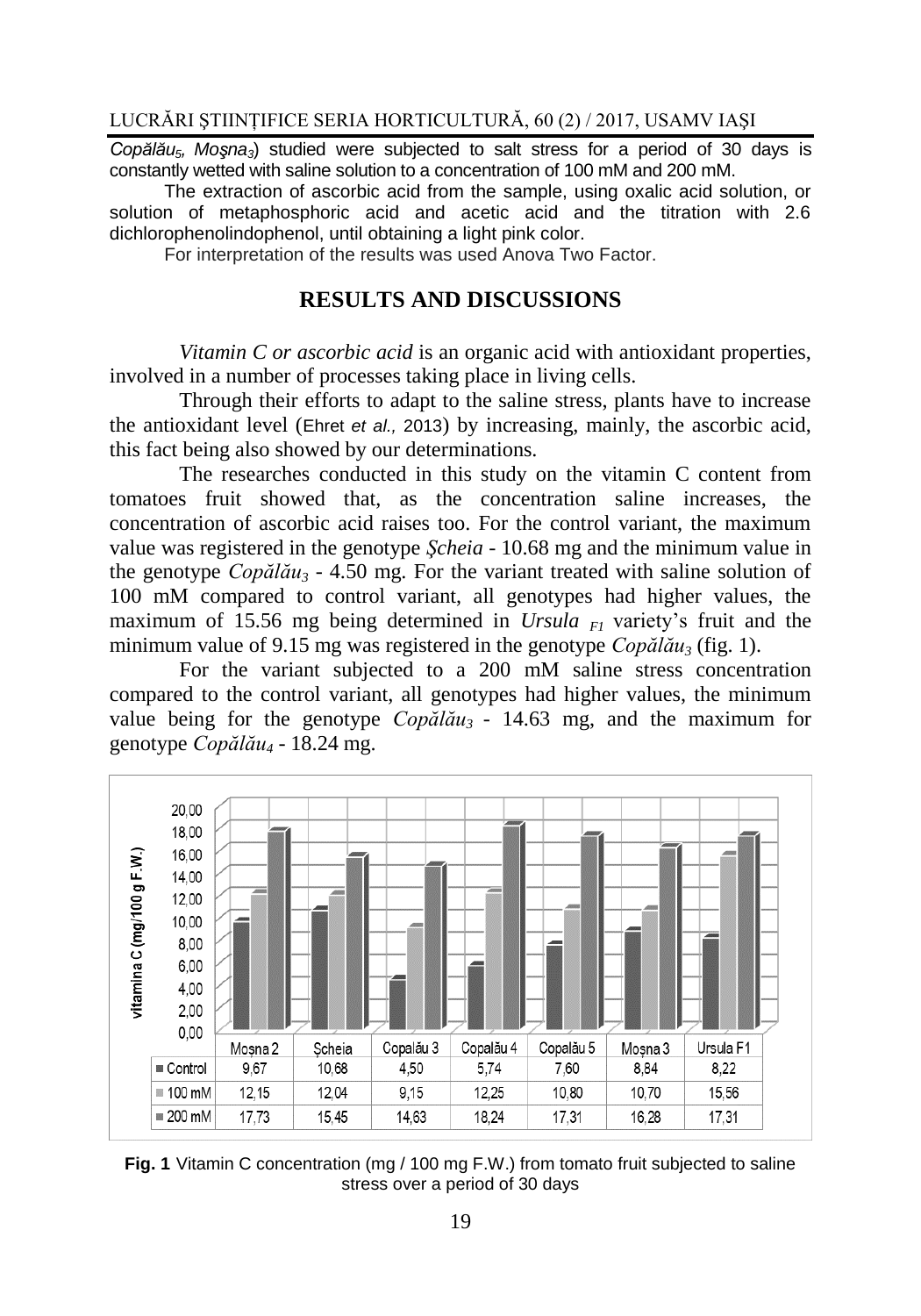Compared to control cultivar  $Ursula_{FI}$  used (8.22 mg), three of the genotypes *Moşna2*, *Şcheia, Moşna<sup>3</sup>* have higher values, between 8.84 - 10.68 mg vitamin  $C / 100$  g F.W. For the variant with a saline stress of 100 mM, all studied genotypes present salinity values between 9.15 - 12.25 mg, lower than those of the resistant cultivar (15.56 mg). Compared to *UrsulaF1* (17.31 mg.), the variant subjected to a saline solution of 200 mM, 2 genotypes *Moşna<sup>2</sup>* and *Copălău<sup>4</sup>* have higher values, between 17.73 -18.24 mg.

The results on the content of vitamin C in the fruit of some tomatoes genotypes subjected to saline stress of 100 mM showed that this level of salinity has favored the synthesis of ascorbic acid in concentrations of 1.36 - 7.34 times higher compared to the control variant. For the variant treated with a saline solution of 200 mM, the values for the concentration of vitamin C have been 4.77 - 12.50 times higher than for the control variant. However, other studies (Dumas *et al.*, 2003) showed a decrease in the content of ascorbic acid in conjunction with the saline stress. The reason may be either the degree of salinity used, which induces different stress levels, or the genetic differences between the biotypes of cultivated tomatoes, which influences the resistance to saline stress, or other factors, such as the degree of maturation.

After conducting the variance analysis on genotypes of tomatoes subjected to stress saline for 30 days, it was found that the accumulation of ascorbic acid was insignificantly influenced by *a factor – genotype,* there being no significant differences among the genotypes of the same variant, but *b factor - NaCl concentration* has a very significant influence on the concentration of vitamin C (tab. 1).

*Table 1.*

| after 30 days         |           |    |              |              |         |               |           |  |
|-----------------------|-----------|----|--------------|--------------|---------|---------------|-----------|--|
| Source of<br>variance | <b>SP</b> | G  | <b>MS</b>    | F            | P-value | <b>F</b> crit | Influence |  |
| Genotype              | 33.942    | 6  | 5.65705      | 2.40958<br>8 | 0.09183 | 2.996         | <b>NS</b> |  |
| Concentratio<br>n     | 273.054   | 2  | 136.527      | 58.1529      | 0.00000 | 3.885         | $***$     |  |
| Error                 | 28.1727   | 12 | 2.34772<br>6 |              |         |               |           |  |
| Total                 | 335.169   | 20 |              |              |         |               |           |  |

#### **The variance analysis of the tomato genotypes under stress salinity of stomatal conductance**

**Anova Two- Factor**: NS insignificant statistical differences (p≥0,05); \* significant statistical differences (p ≤ 0.05); \*\* distinctly significant statistical differences (p ≤ 0,01); \*\*\* highly significant statistical differences ( $p \le 0.001$ ),  $F > F$  crit null hypothesis rejected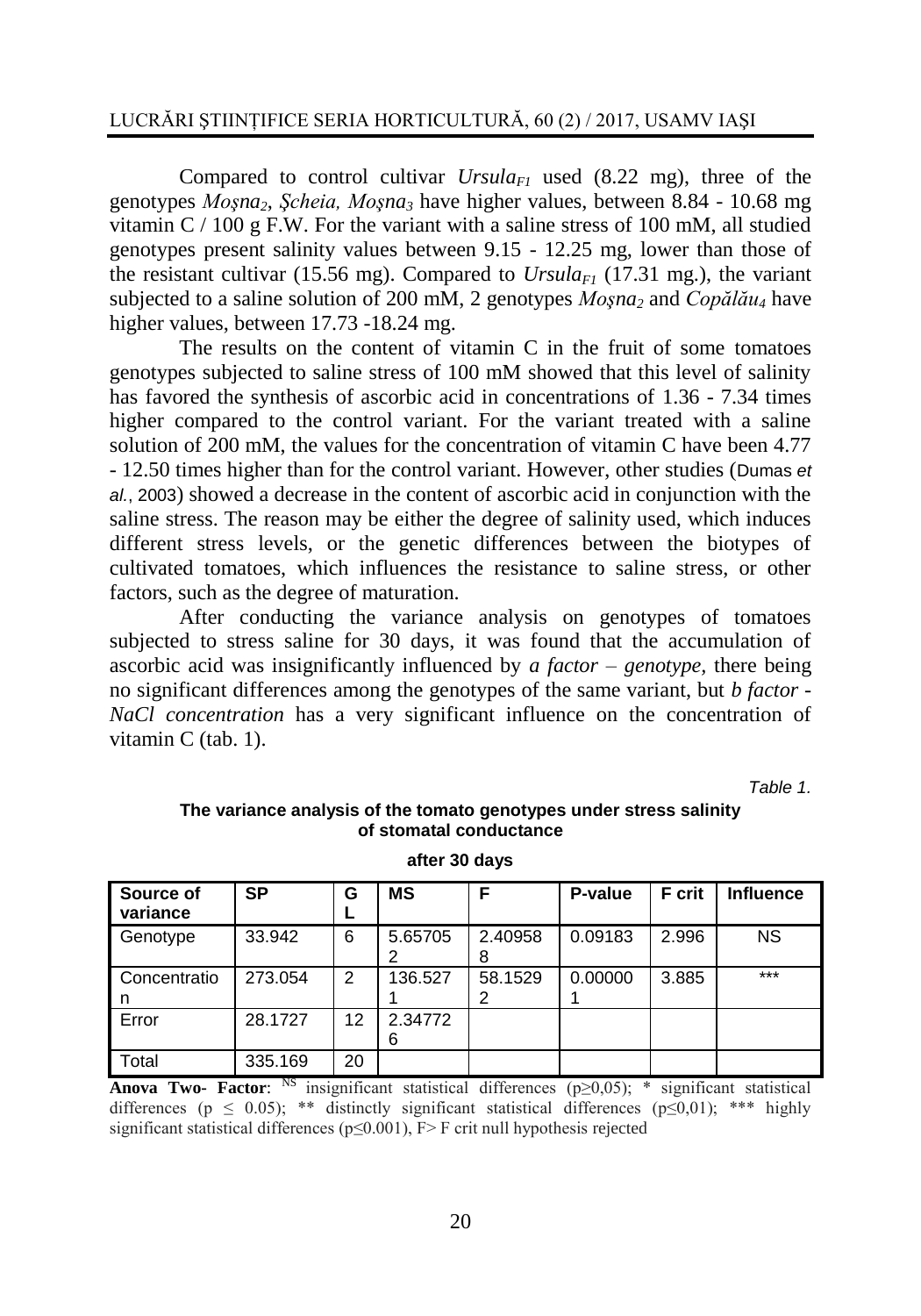## LUCRĂRI ŞTIINŢIFICE SERIA HORTICULTURĂ, 60 (2) / 2017, USAMV IAŞI

After running *Test T,* it has been found that there are distinctly significant statistical differences between the control variant and the variant subjected to saline stress of concentration of 100 mM. There are highly significant statistical differences between the control variant and the variant subjected to saline stress of concentration of 200 mM, as well as between the variants treated with saline solution (tab.2).

*Table 2.*

#### **Statistical differences of the content of vitamin C in fruit (mg / 100 mg F.W.) observed between the control variant and the variants treated with saline concentration**

| <b>Compared variants</b> | t-stat    | P two-tail | <b>Meaning</b> |
|--------------------------|-----------|------------|----------------|
| I-II                     | $-4.4616$ | 0.004275   | **             |
| I-III                    | $-9.6544$ | 0.000071   | $***$          |
| $II$ -III                | $-7.6605$ | 0.000258   | $***$          |

**t-Test Paired Two Sample for Means** : <sup>NS</sup> insignificant statistical differences (p≥0,05) between variants; \*significant statistical differences ( $p \le 0.05$ ) between variables; \*\* distinctly significant statistical differences ( $p \leq 0.01$ ) between variants; \*\*\* highly significant statistical differences (p≤0.001) between variants, I-control, II- 100 Mm, III- 200 mM

### **CONCLUSIONS**

The results on the content of vitamin C in the fruit of some tomatoes genotypes subjected to saline stress of 100 mM showed that this level of salinity has favored the synthesis of ascorbic acid in concentrations of 1.36 - 7.34 times higher compared to the control variant. For the variant treated with a saline solution of 200 mM, the values for the concentration of vitamin C have been 4.77 - 12.50 times higher than for the control variant.

Salinity increased the contents of acid ascorbic on the tomato fruits and thus improved the fruit quality.

#### **REFERENCES**

- **1. Dumas Y., Dadomo M., Lucca G.D., Grolier P., Lucca G., 2003** *Effects of environmental factors and agricultural techniques on antioxidant content of tomatoes*. Journal of the Science of Food and Agriculture, 83(5), p. 369-382.
- **2. Ehret D.L., Usher K., Helmer T., Block G., Steinke D., Frey B., Kuang T., Diarra M.,** 2013 – *Tomato fruit antioxidants in relation to salinity and greenhouse climate*. Journal of agricultural and food chemistry, 61 (5), p. 1138-1145.
- **3. Gallie D.R., 2013** *Increasing vitamine C content in plant foods to improve their nutritional value - Successes and Challenges.* Journal Nutrients, 5(9), p. 3424– 3446.